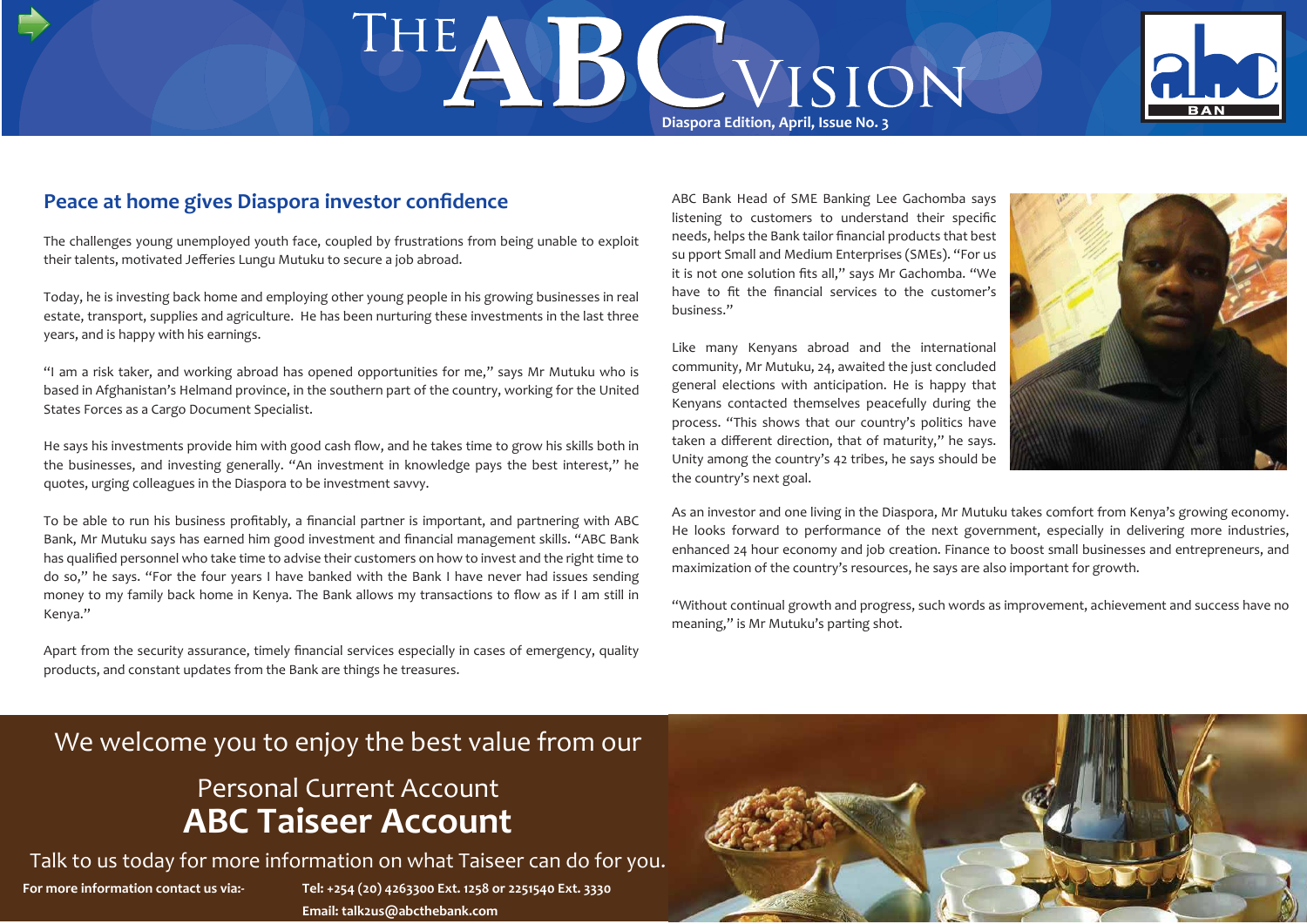## GMD's Statement



It is always a privilege writing to you every month through this newsletter, and I always enjoy addressing various issues that concern you as our customers.

Thanks to your continued partnership, ABC Bank Group performance is always growing. Our total assets grew by 56.8 percent, to stand at Kshs 19.7 billion as at 31st December 2012 compared to Kshs 12.6 billion recorded in the same period in 2011. We would not have done it without you, and we appreciate your partnership. See page 4 for more details.

Going forward, and in line with the Group's five-year strategy, our focus will be on top-line growth. We have plans to open four branches this year alone as well as go into agency banking to be able to reach and serve our customers better. We will also be going into more partnerships with like-minded organizations, to support different sectors and individual customers. Customers will also find our systems much friendlier and efficient in delivery of various services.

Great news especially to our Diaspora customers: the Bank will be launching a revolutionary new money transfer service. A first in this market, this product will give immense value to the over 40 million Kenyans at home and abroad. As we know, money transfer charges are a big burden to many people who have to send money to their loved ones back home or abroad on regular basis. This inno-vative service will enable people send money easily and affordably anywhere in the world. As a Bank we are working more towards speed, openness and efficiency in our opera¬tions and you will continue to see this in our products and service delivery this year.

As usual, if there are issues you'd like us to address, feel free to contact us in any of our communication channels, as highlighted elsewhere in the newsletter.

Happy reading! **Thank you.**

**Group Managing Director**

Your feedback is much appreciated, so please keep it coming*talk2us@abcthebank.com*

I wish you all a blessed year, and pray for peace and prosperity for our beloved country, Kenya.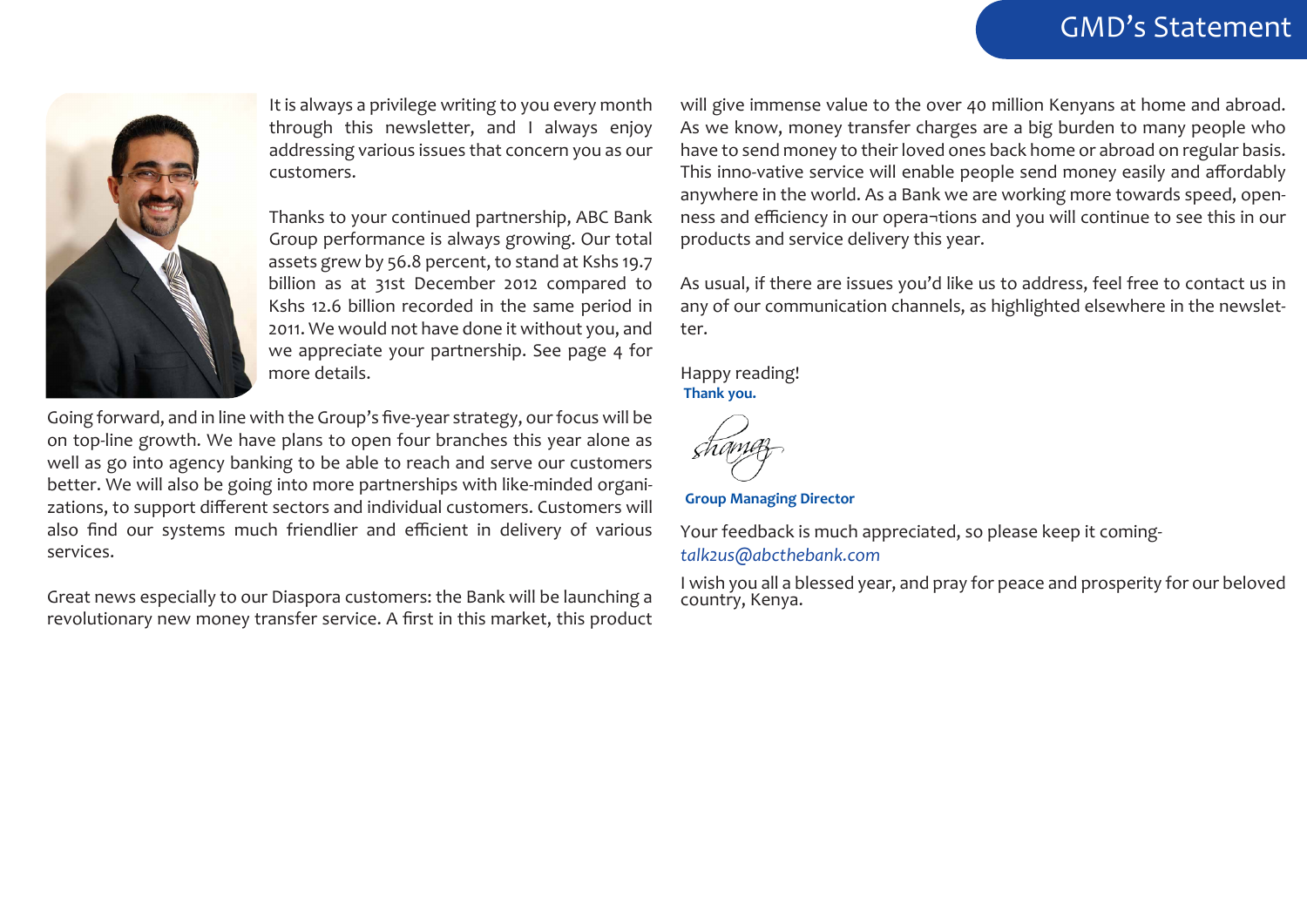## Products and Services Diaspora Banking



*ABC Vision's Q & A with Ann Wanja, Manager, Diaspora Banking*

#### **ABC Pure Savers Account: to help you save for tomorrow**

#### **Why the Pure Savers Account?**

We know how important achieving one's goals is. The ABC Pure Savers Account is therefore a high interest earning account designed to ensure that we offer our customers a simple, convenient avenue to save, whilst paying higher rates of interest as their balances grows.

#### **How does the account facilitate one to save?**

We have tailored the account to ensure that customers have limited access to their funds, because we know that even serious savers sometimes need help to stay on track with their goals. This limited access acts to help inculcate discipline and help individuals save as much as possible.

So whether one is saving for school fees, a house, a car, their dream holiday, or just a rainy day, ABC Bank is there to make the journey easier.

#### **What are the account's key features?**

The minimum account balance is Kshs 5,000 which is also the minimum interest earning balance. No cheque book or ATM cards are issued. Account holders get one free withdrawal per month. The account is available in USD, GBP and EUR.

#### **What are the key benefits of this account?**

I would say the most important is that customers earn competitive interest rates. They can also make unlimited deposits. Customers get free monthly statements, free investment advisory through our subsidiary ABC Capital which is a stock brokerage firm and a member of the Nairobi Securities Exchange. Customers can also access insurance services through ABC Insurance.

#### **What does one need to open this account?**

All one needs are two passport size colored photographs, and their original (and a copy) of an identification document which can be their ID or Passport.

### **Expect great things in 2013!**

You are the reason we came to work today

ABC Bank is committed to delivering services in a way that puts our customers first. That is why the Bank has developed new communication platforms, as well as streamlined our existing ones to offer our customers an extra-ordinary customer experience.

The Bank has a dedicated staff waiting to respond to all customer queries.

TALK TO US TODAY VIA: *Email: talk2us@abcthebank.com Facebook: www.facebook.com/abcthebank Twitter: www.twitter.com/ABCBankKenya Website: www.abcthebank.com Telephone: +254 (20) 4263000* 



ABC Bank's Retail Banking Relationship Manager Milkah Muriithi (right) and Ruth Muturi a Relationship Officer, compare notes when the Bank sponsored the launch of Triple P, a company that will promote the local music industry by use of the digital media. During the event, the Bank was also able to interact with various individuals and institutions to understand their banking needs.

## Start saving for your future with the **ABC Pure Savers Account**  and enjoy interest rates of up to 9.25 % p.a

**For more information contact us via:- Tel: +254 (20) 4263300 Ext. 1258 or 2251540 Ext. 3330 Email: talk2us@abcthebank.com**

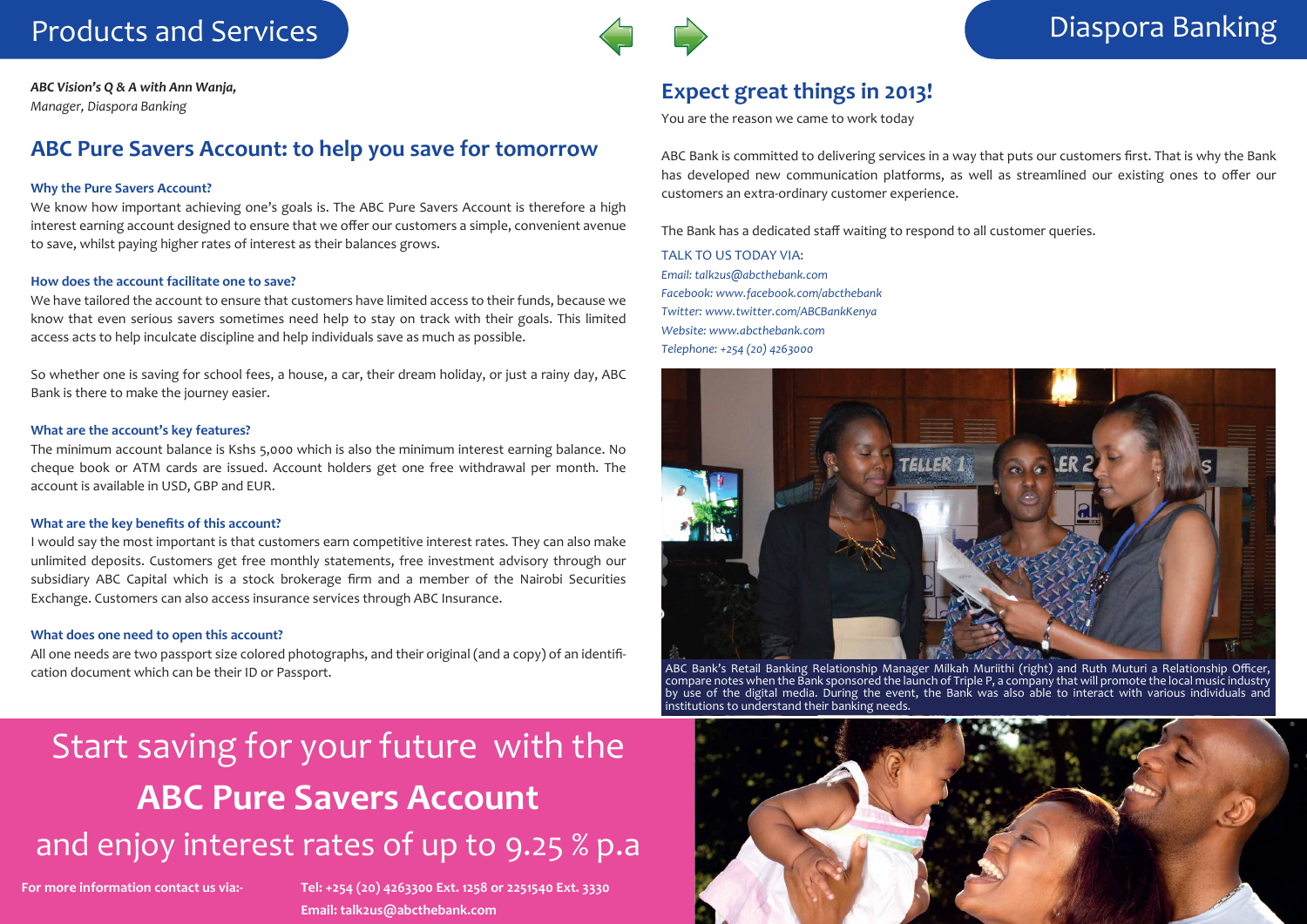## ABC Highlights



#### **ABC Bank focuses on top-line growth**

ABC Bank Group has continued to record growth across its business, with its balance sheet growing by 56.8 per¬cent to Kshs 19.7 billion for the year ending 31st Decem¬ber 2012, from Kshs 12.6 billion recorded in 2011.

Going forward, the Group has focused on top-line growth. In 2012 it re-engineer its processes across the business to make them more efficient, and re-de¬signed its products and services to increase their mar¬ket appeal, especially to Small and Medium Enterprises (SMEs).

The Group has now rolled out a 5-year Strategic Plan to 2017, which lays down a firm foundation of its growth in the next five years. This entails aggressively working to¬wards growing its market share as it shifts its strategic focus to top-line growth, by leveraging on the initiatives and investments it made in 2012 across the business.

"This long term strategy will give us ample time to de¬sign, execute and evaluate the outcome of all our ini¬tiatives, as we work towards achieving our Vision of becoming the financial service provider of choice in the East African region," said Mr Shamaz Savani, the ABC Bank Group Managing Director.

In an effort to tap into the synergies of the Group of companies, the Group increased its shareholding in ABC Capital Bank Ltd, Uganda, in 2012, making it a subsidiary. This allowed it to restructure its management, including recruiting a new Chief Executive Officer for the subsid¬iary. In 2012, the Group also entered into partnerships with a number of organizations, aimed at driving acquisition of new business. This included signing Memorandum of Understanding (MOUs) with Export Processing ZonesAuthority (EPZA) to support businesses in the export and import sector; Investeq Capital Ltd and the Ministry of Education to facilitate free learning.

The Group's customer deposits grew by 48.7 percent to Kshs 15.5 billion in 2012 from Kshs 10.4 billion reported in 2011. Its net loans grew by 43.3 percent to Kshs 10.1 bil¬lion in 2012, up from Kshs 7.1 billion in the previous year.

The Group's profit before tax increased to Kshs 526 mil¬lion in 2012 from Kshs 508 million recorded in 2011.

### **ABC Bank introduces e-statements and email transaction alerts**

Did you know that ABC Bank customers receive email alerts for various services from the Bank?

In a bid to enhance customer service, ABC Bank has revamped its online system to enable customers receive their statements and transaction alerts via email, at no cost.

The service launched in January, comes as ABC Bank diversifies its technology channels to allow customers more flexibility in accessing banking services, including customer service.

Now customers have an option of subscribing to receive their statements through their email addresses. Alerts will also be sent to customers to remind them to collect their new cheque books every time they apply for them and are ready for collection.

This service is aimed at making ABC Bank customers' day to day banking experience even more enjoyable and convenient. Customers are also requested to give correct email addresses when opening their accounts, to facilitate delivery of this importance service. They will receive email alerts from abcalerts@abcthebank.com.

Already the Bank offers internet banking services which allow customers to monitor their accounts online. They can therefore keep track of transactions on their accounts, including cash and cheque deposits, ATM withdrawal and Over the counter withdrawals; giving them more security as they are able to verify any erroneous or fraudulent transactions. Customers have a choice to receive their statements on email daily, weekly, fortnightly, monthly, quarterly, half yearly or yearly.

It is also an effort by the bank to cut down on environmental pollutions as it encourages customers to 'go green.' Customers will still have a choice to receive printed statements via their post office box.

ABC Bank also has an online Chat service where customers can log in to chat live with a Customer Service attendant, to address any queries or comments.

**e** For any questions or comments email talk2us@abcthebank.com

"The Bank allows my transactions to flow as if I am still in Kenya."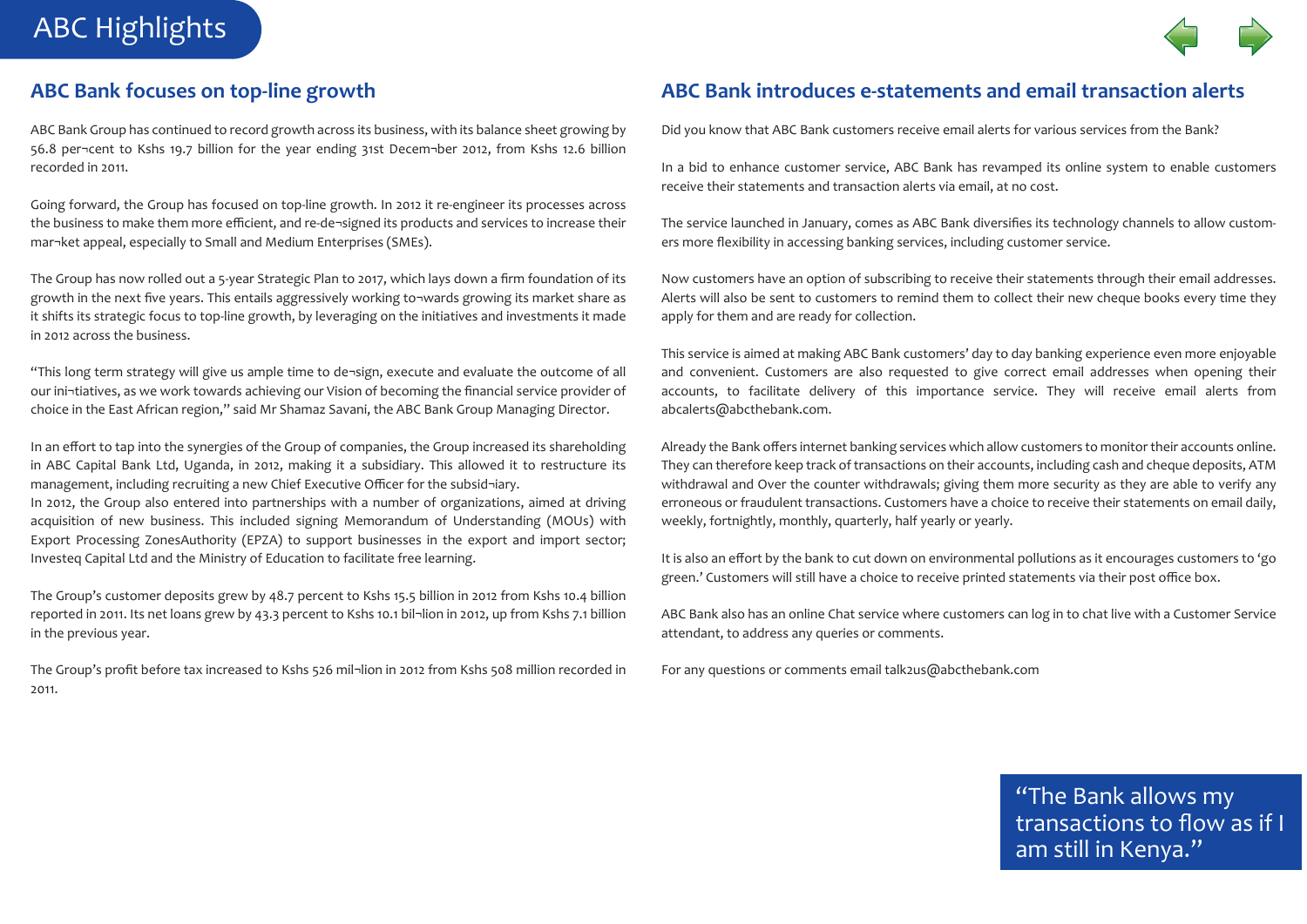

#### **Nairobi Securities Exchange market performance for Q1-2013**

*Market momentum slowed down during the run- up to the elections as profit taking from investors took center stage ABC Bank Treasury*

ABC Highlights

#### *By Patrick Wairagu, ABC Capital Limited*

Kenya has just concluded its first general election under a new constitutional dispensation that will see the country governed under a devolved system of government. The enactment of the constitution in 2010 set in place structures that brought about confidence in institutions thereby reducing political risks previous associated with an election cycle.

The Nairobi Securities Exchange (NSE) has grown steadily over the first eleven weeks of 2013, recording a 14 percent growth for the NSE 20 share index, with majority of the counters gaining positive territory over this period.

The impressive growth in an electioneering period can be attributed to favourable economic fundamentals i.e. low inflation and interest rate regimes, continued confidence by foreign investors demonstrated by their high level of participation in the market. In addition, the market anticipates the announcing season of the 2012 company results will bring with it good tidings for investors particularly in the banking, insurance, investment, commercial, construction and some counters of the manufacturing sectors.

Market momentum slowed down during the run- up to the elections as profit taking from investors took center stage; illustrated by the closing figures of week 8-2013, that witnessed the market retract by 3 percent from the previous week's high, but still maintain positive growth. Subsequently, the market upward trajectory resumed as shown in the table below.



| PERIOD        | $Jan-13$          |        |        |          | Feb-13 |          |        |          |        | Mar-13  |         |
|---------------|-------------------|--------|--------|----------|--------|----------|--------|----------|--------|---------|---------|
| <b>NSE 20</b> | Week <sub>1</sub> | Week 2 | Week 3 | Week 4   | Week 5 | Week 6   | Week 7 | Week 8   | Week 9 | Week 10 | Week 11 |
| $\%$ $\Delta$ |                   | 3.79%  | 3.45%  | $-2.56%$ | 0.80%  | $-0.52%$ | 4.95%  | $-2.97%$ | 0.72%  | 3.28%   | 2.49%   |

#### **Nairobi Securities Exchange's Post Election Performance**

As at 12th March 2013, the NSE 20 had risen 18.90 percent to 4,985 year to date and 7.02 percent from 8th March 2013 attributed to market sentiment as investors take short positions to realize gains. As of 14th March 2013 the index had retracted 3.08 percent to close at 4,831 from highs recorded in the course of the week. As at 20th March 2013, the NSE 20 index continued its correction and closed at 4,719.05. We anticipate the market is leveling out as the month of March draws to a close. However, the election process needs to be concluded conclusively to increase market confidence. We see the NSE 20 Share index experiencing volatility in the immediate short term.

#### **POST-Election Graph**



#### **Market Risk**

The market is likely to slow down as we await the outcome of the presidential election petition in the Supreme Court. Rising interest rates and low business confidence will also affect the market negatively.

*For any questions or comments Patrick.ngugi@abccapital.co.ke*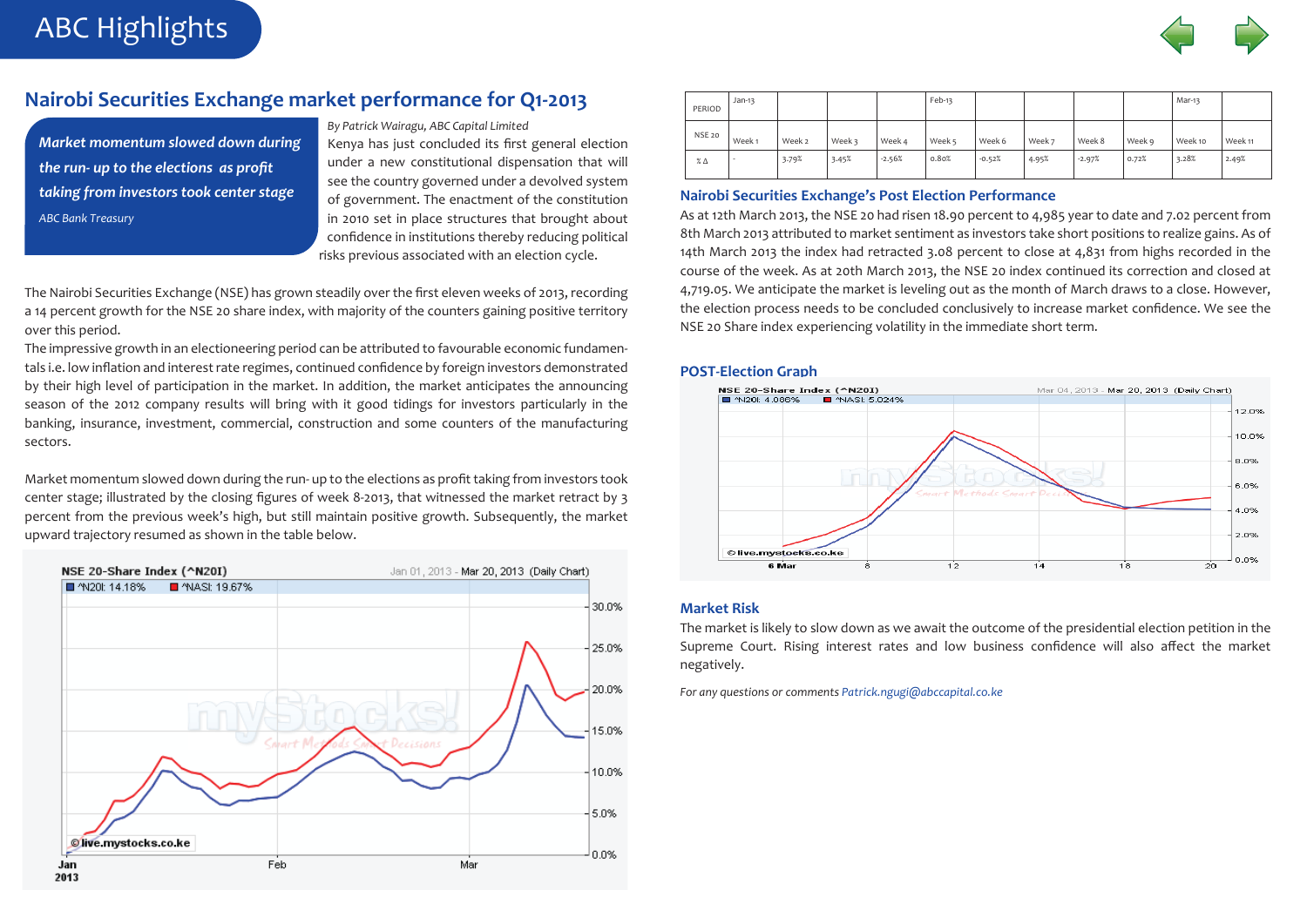#### Customer Feedback

Q: I recently saw an ABC Bank email flier about an account referred to as the Pure Savers Account. Please tell me more about the account as I aim to make wise investment decisions.

 A: Thank you for your enquiry. This savings account is designed for you who want to seriously save for the future. It attracts a penalty for withdrawals above the stipulated one per quarter. The high interest rates on this account (which is based on the minimum balance held) also ensure that as our client, you get full value for your savings. The minimum account balance is Kshs 5,000, same as the minimum interest earning balance. No cheque book is issued on the account. Should you feel that you require further information do not hesitate to contact us.

Thank you so much for being our customer and for your continued support.

Kind Regards, Rosemary Kiboro – Officer Quality Service

#### Q: A client of mine would like to wire money into my account from the USA. Please give me details of how he should go about it.

A: Thank you for writing to us. The details would be our swift code which is ABCLKENA and bank code is 35. Our correspondent bank's details are: Currency (United States Dollar (USD), Swift Code (SCBLU33), Account name (African Banking Corporation Ltd), Account no (582020128001). Routing no (026002561). Address (ONE MADISON AVENUE, NEW YORK, NY, 10010 USA). Should you feel that you require further information please do not hesitate to contact me.

Thank you so much for being our customer.

Kind Regards, Rosemary Kiboro – Officer Quality Service

#### Q: Kindly confirm in which outlets one is to get discounts whenever you produce the Youngstar card. Also which supermarkets can I use my card for payment.

A: Thank you for writing to us. We are in the process renewing our contract with our partners and we will advise on the outlets you will get discounts from. Please use the link http://www.abcthebank.com/units/downloads.php to view the details of all Point of Sale outlets/supermarkets as well as the various Kenswitch and PesaPoint ATM Locations where the ABC Africash card is accepted. Thank you so much for being our customer.

Kind Regards, Rosemary Kiboro – Officer Quality Service

#### Q: What is the procedure of opening a foreign currency account? Also what are the benefits of this account?

A: Thank you for writing to us. Please visit our website and download the account opening forms. Fill, sign, scan and send them back to us. Once we are in receipt, we will open the account for you. Then when sending in the completed forms please attach the following requirements:- Identification document i.e. National Identity card or a valid passport (and if you are using the passport please attach the R No page), two passport size photos and KRA Pin Certificate.

Some of the benefits of this account are: availability of a cheque book facility, interest earning and no monthly charges on the account.

#### *Q: What is a Foreign Currency account?*

A: Thank you for your enquiry. A foreign currency account is one that is of a different currency apart from Kenya shillings i.e. the local currency. This can be USD, GBP and EUR among others.

## Rising import bill, Euro crisis cast dark shadow over shilling

Kenyan consumers should expect a fresh surge in infla¬tion as the economy reckons with uncertainty in Europe and a widening trade deficit that is weakening the shil¬ling.

Kenya's current account deficit rose by 36 percent or \$4.5 billion in 2012 saddled by a steep surge in the value of imports. The country exported \$6.13 billion worth of goods against \$16.3 billion worth of imports leaving \$10 billion gap.

A survey conducted by Central Bank of Kenya (CBK) re¬cently indicates that business leaders, including bank executives expect the Eurozone crisis and the growing import bill to erode the shilling's value in the coming months pushing up the cost of imported goods such as oil.

"Overall the exchange rate is expected to remain sta¬ble but with a tendency to weaken due to current ac¬count pressure from a high import bill and uncertainty in resolution of the Eurozone crisis which has affected the level of tourist arrivals," the CBK's Monetary Poli¬cy Committee's (MPC) Market Perceptions Survey con¬ducted in February says.

"We expect the shilling to remain under pressure be¬cause of the underlying economic and political condi¬tions. This could see the shilling depreciate to above Kshs 90 to the dollar this year," the report says.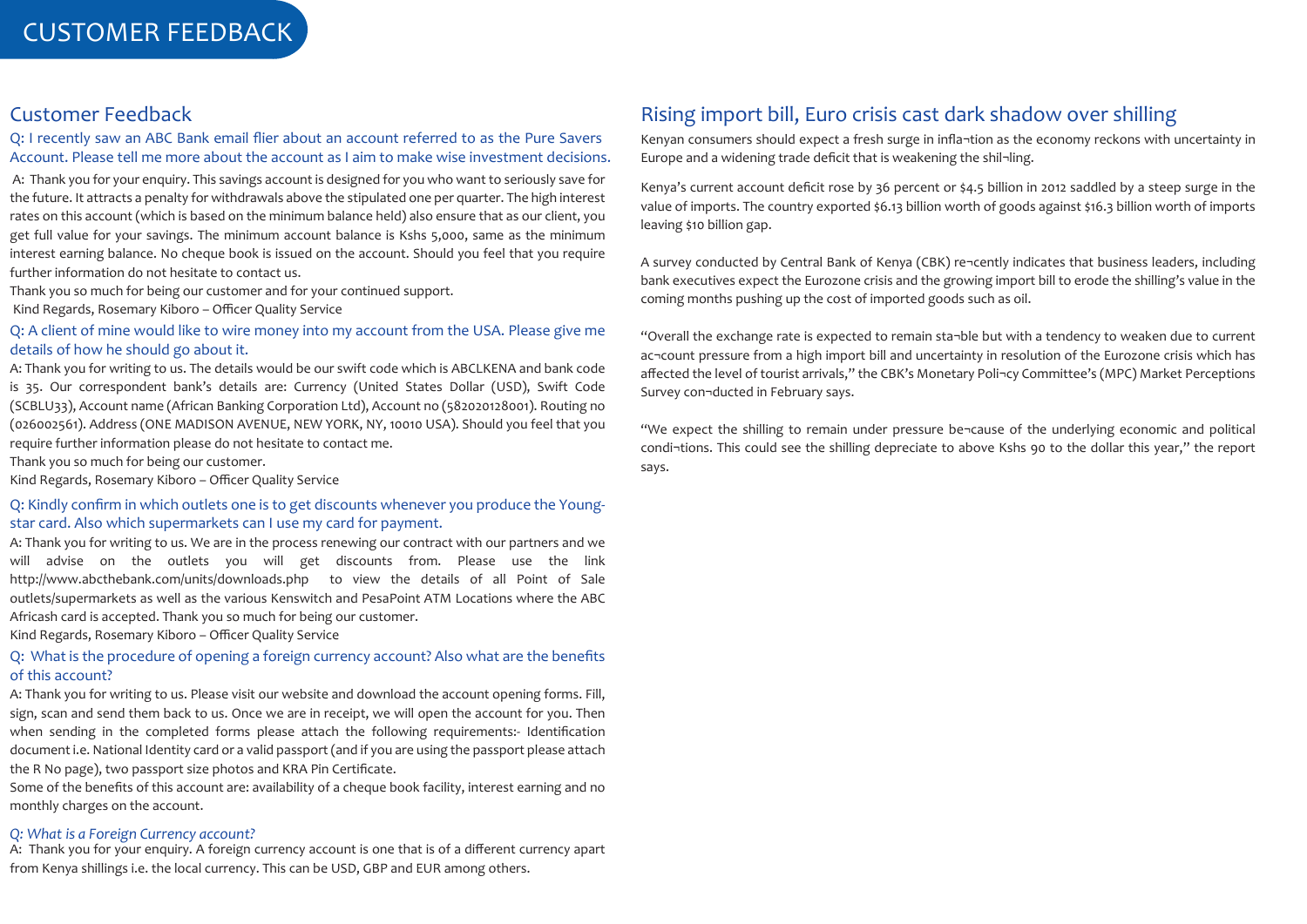## INVESTMENT OPPORTUNTIES



## PROPERTY INVESTMENTS



**Kisanju - Project 2 1/4 acre**



## **Price KSHS 450,000 (Deed:Ready)**

This is one of the most prime areas in Kisanju. It is next to New Catholic University which is an upcoming university. The area is only 2 kms from the main road

## **KSH 2.2|4.5M (Deed:Ready)**

1/8 Acre fully serviced gated community plots, 2nd row from the beach, near Mtwapa beach hotel.

talk2us@abcthebank.com for more information.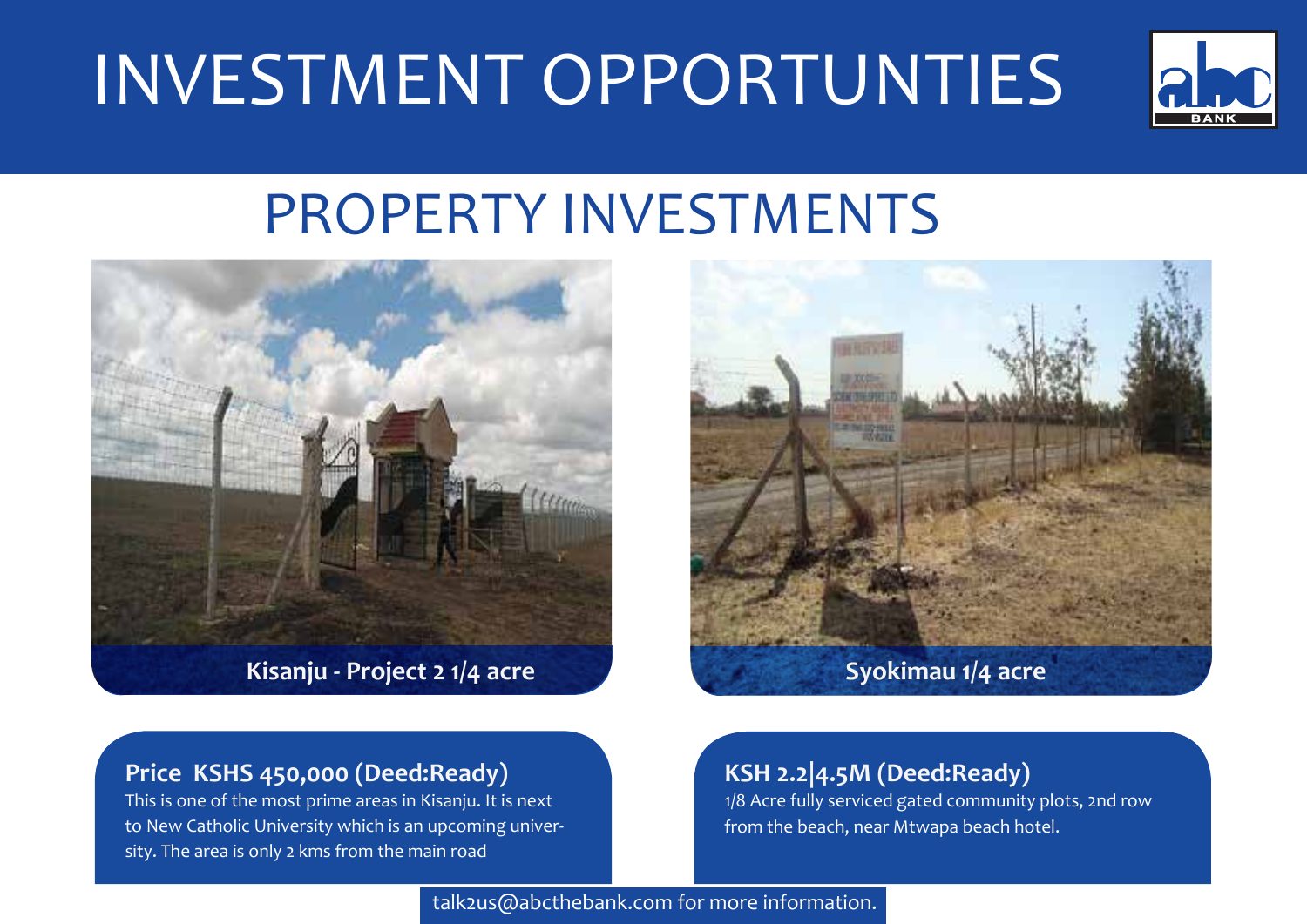## PROPERTY



**Silver Prime(Kitengela-Kaputiei) 1/8 and 1/4 acre plots 1/4 acre** 

This are 1/8 and 1/4 acre plots at Kitengela-Kaputiei, 10.9 kilometers from Kitengela town along the Namanga Road and 3.5 kilometers off tarmac road.

## **Sale price : Ksh. 750,000**



## **Nanyuki**

Located 190 Km north of Nairobi City, Nanyuki has enormous potential and the proposed LAPPSET corridor linking Lamu-South Sudan- Ethiopia will pass just ahead in Isiolo town which is near Nanyuki and \*The Kenya Army and British Army have huge bases in Nanyuki town adding to it's vibrancy.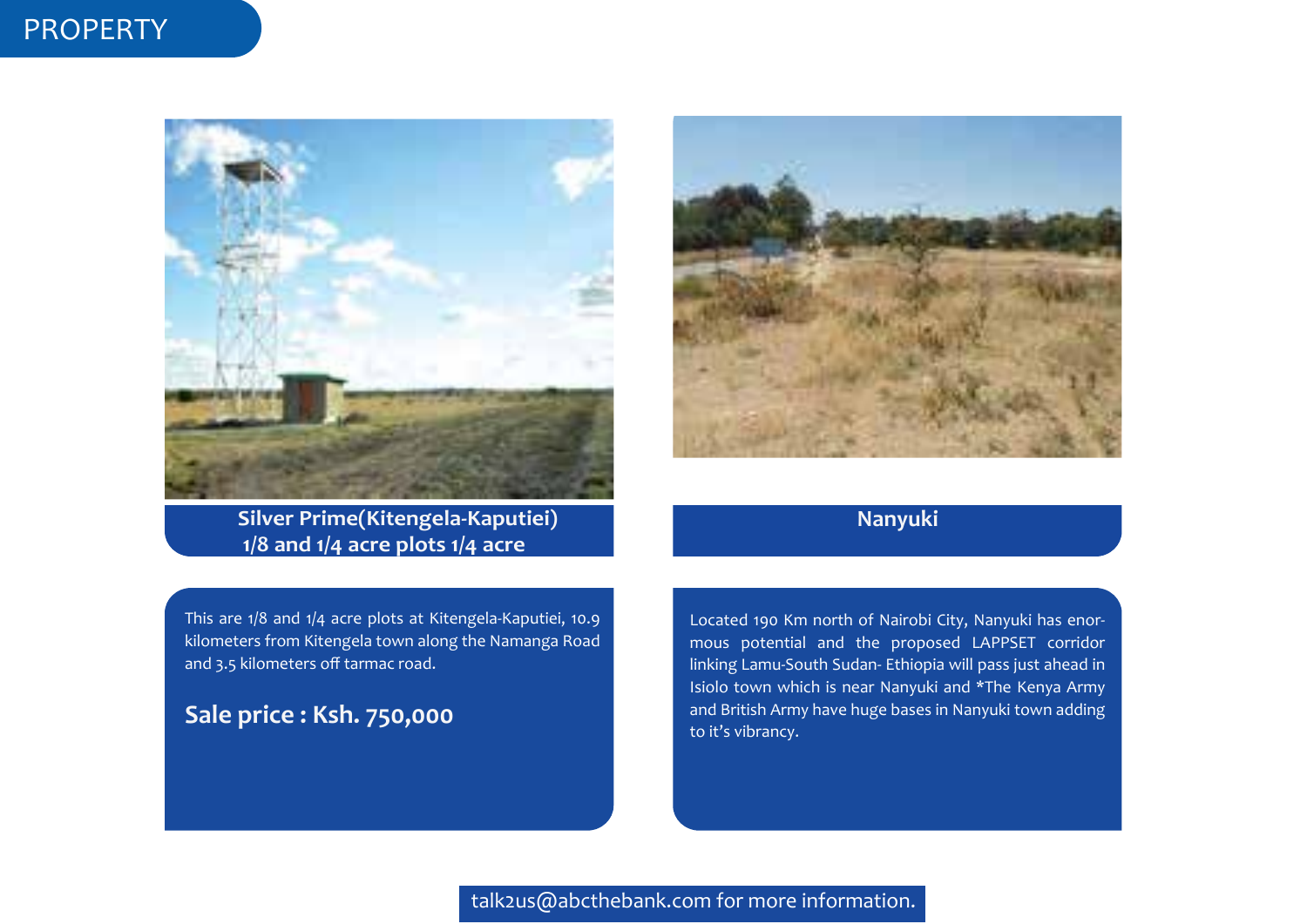## PROPERTY



**Ruiru By pass 1/4 acre** 



**Savannah Gardens (Kisanju) 1/8 and 1/4 acre plots**

On tarmac 1km off Thika Rd @6.5m negotiable. Ideal for commercial development

**Sale price : KSH 6.5M ( Deed ready)**

This are 1/8 and 1/4 acre plots at Kisaju, Kitengela, 11 kilometers from Kitengela town along Namanga Road and 1.4 kilometers off tarmac road.

## **Sale price : Kshs 680,500**